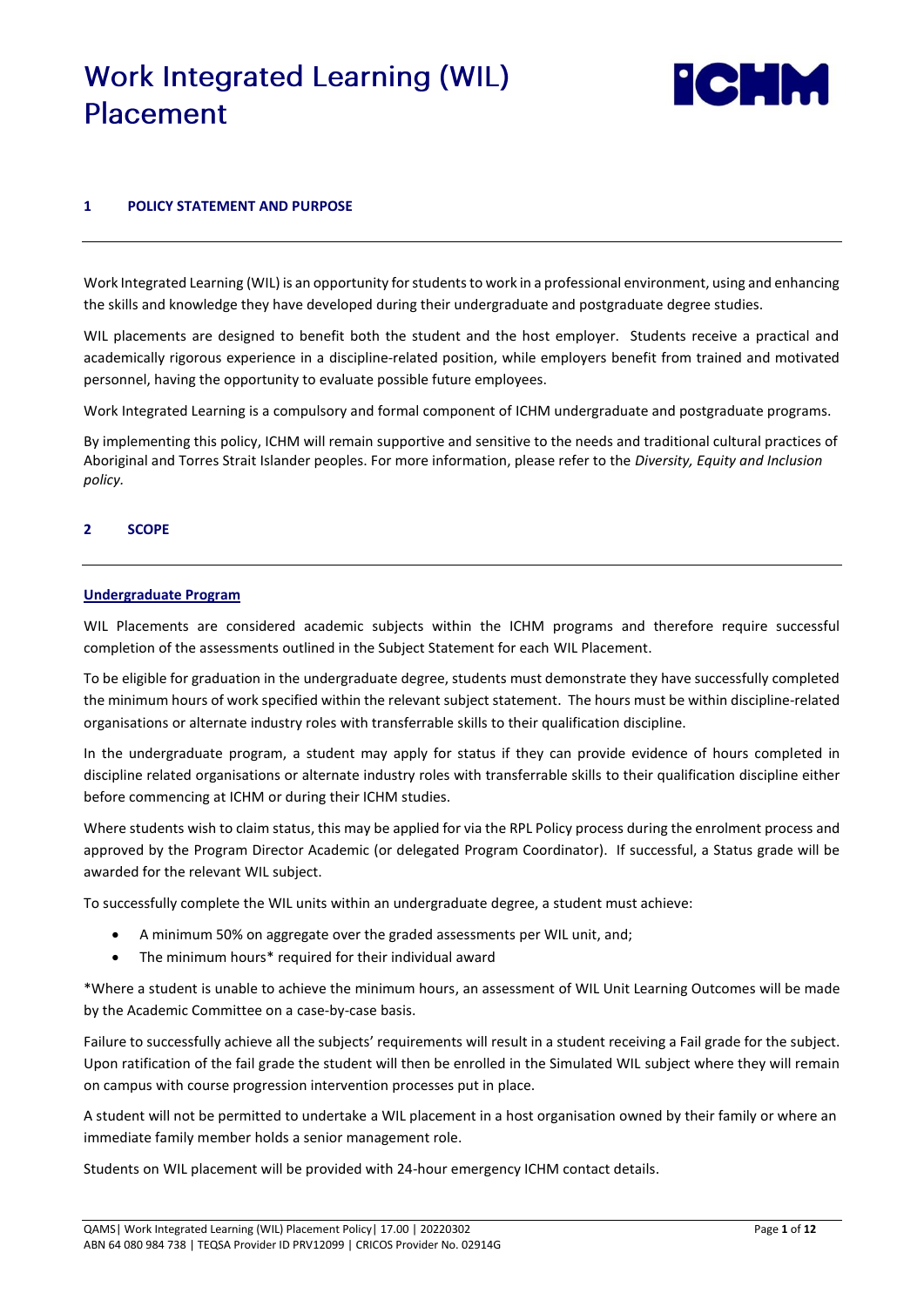ICHM will ensure that all host employers, where students will undertake work integrated learning, are informed of, and agree to all requirements and obligations of the ICHM WIL program.

# **Bachelor of Business (Hospitality Management) only requirements**

Within the formal structure of the ICHM undergraduate hospitality degree, students are required to complete at least one WIL placement in a Food and Beverage department and another in any other department of an approved hospitality organisation or alternate approved industry role. The Academic Committee may approve a deviation from the formal structure requiring a WIL placement in an alternate department upon the request of an ICD Manager. Whilst the academic requirements for the subjects exist, the expectation is that the student participates as a normal working member of the host organisation.

# **Out of Sequence Bachelor of Business (Hospitality Management) WIL Placements**

The ICHM program is designed with alternate academic and WIL Placement semesters.

There can be rare occasions where a student finds that they require taking a placement out of the traditional sequence, and with permission from the Program Director Academic this can be approved. In granting permission, the Program Director Academic will consider such factors as but not limited to:

- the student's prior academic performance and course progression
- the students' performance in industry

All Out of Sequence WIL Placements require the student to prepay a fee of \$2,500.

The Out-of-Sequence WIL Placement fee is credited to reduce the tuition fees applicable for the future Academic Semester when it is undertaken. However, if the student does not return to ICHM to undertake the future Academic Semester, the fee is forfeited.

Examples:

# **1 Extended WIL placement**

Where a student on a traditional 6-month WIL placement wants to extend their WIL placement for another 6 months for whatever reason, they will apply to the Program Director Academic, and one of the conditions of extension will be payment of the Out of Sequence WIL Placement fee. This amount must be paid before the completion of the original 6 months.

Where a student arranges a negotiated 12-month WIL placement one of the conditions will be that the student will pay the Out of Sequence WIL Placement fee before the commencement of the second 6 months. Unless there are exceptional circumstances, it is expected that an extended WIL placement will be undertaken in the same location.

# **2 WIL Placement prior to commencing Academic Studies**

Where a student is required to undertake a WIL placement prior to commencing academic studies at ICHM the student will be required to pay the Out of Sequence Placement fee prior to commencement of the WIL placement (in addition to other New Student Fees).

Where a student enrolled in the Bachelor of Business (Hospitality Management) has completed ICHM's Year 3 academic semester and wants to graduate with the Bachelor of Business (Hospitality Management) in the following semester without undertaking WIL Placement 3 due to achieving the minimum 1500 hours they will be required to undertake a final Academic Assessment provided by the WIL Lecturer to determine they have met all learning outcomes of the ICHM WIL program.

There could also be situations where an articulating student is required to undertake further industry experience prior to commencing academic studies, or a continuing student requests to undertake back-to-back academic studies.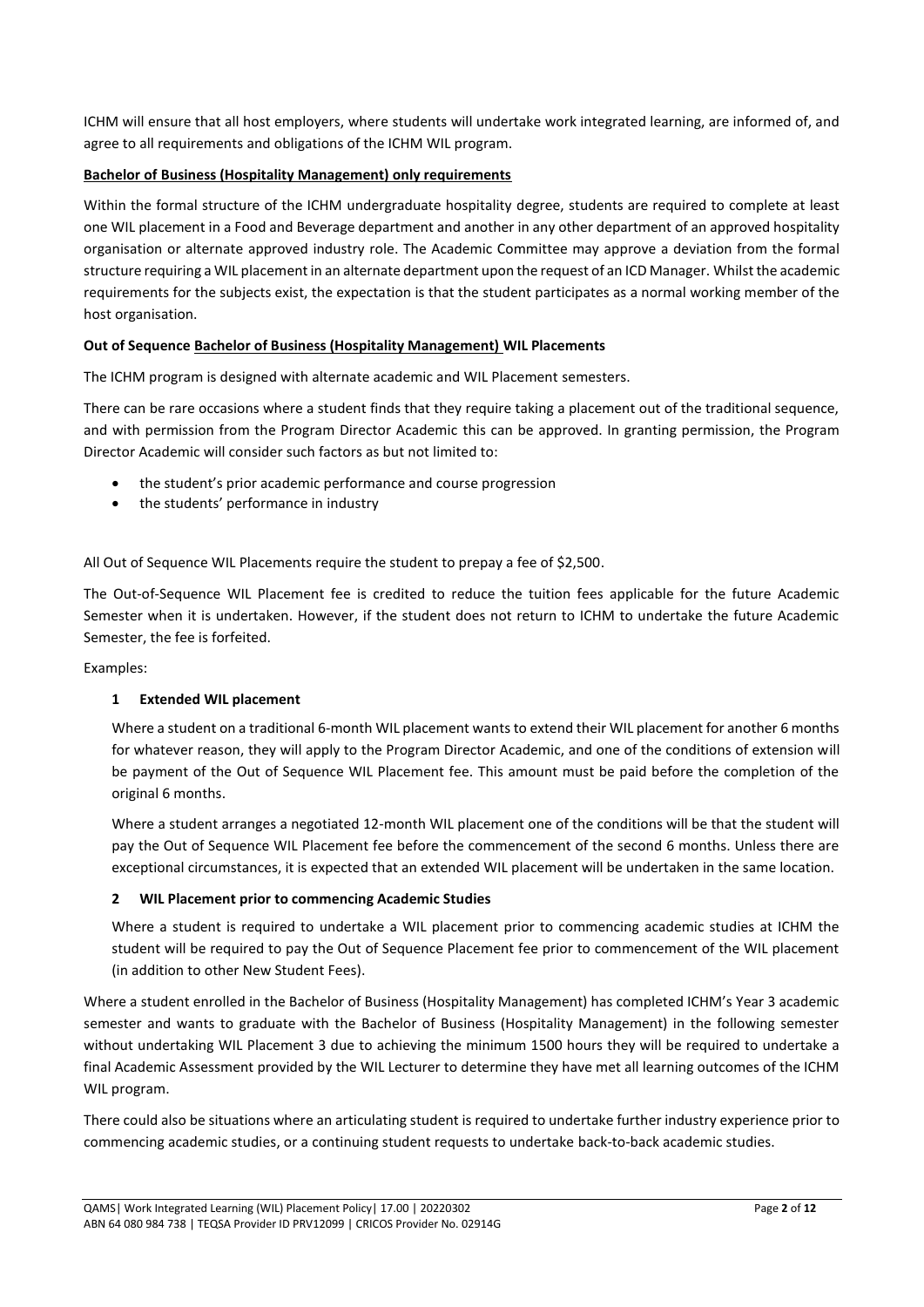# **Postgraduate Program**

ICHM's postgraduate programs require students to engage in a structured and academically robust Work Integrated Learning (WIL) program which is delivered and assessed at AQF Levels 8 & 9. The program comprises of a six-month research-based placement in the final semester of the post graduate program. This WIL placement is negotiated with the Industry and Career Development (ICD) Manager and, where relevant, a hospitality establishment who have agreed to the terms of undertaking a research-based placement. Whilst the academic requirements for the subjects exist, the expectation is that the student participates as a normal working member of the host organisation.

Should a student wish to source their own WIL placement organisation, approval must first be sought from the ICD Manager and Research Supervisor prior to accepting the position.

At the postgraduate level, students are expected to complete a minimum 600 hours of WIL within an approved workplace setting whilst completing a research project.

To be eligible for the award students must demonstrate they have successfully completed all academic requirements outlined in the Study Guide, inclusive of a minimum of 600 hours of work integrated learning in an appropriate workplace setting. Where a student has been granted status for the WIL placement hours, the research project must still be completed, however this may be undertaken in another approved professional practice workplace setting and approved by the Research Supervisor.

The ICD Manager and the Research Supervisor will support students throughout the WIL placement.

To successfully complete the WIL Professional practice and research program a student must achieve:

- A minimum 50% on aggregate over the three graded assessments, and
- A Non-Graded Pass grade in each of the following two assessment components:
	- o Industry report on student performance
	- o Minimum hours

Failure to successfully achieve the above will result in a student receiving a Fail grade for the subject. Receiving a Fail grade for the subject will require that the student enrol in a WIL simulation subject, MIHM500, in lieu of repeating the industry based subject MIHM401a.

The Academic Committee may recommend to the Program Director Academic that a student not be permitted to undertake Professional Practice and Research if the student is not making satisfactory progress in subjects related to Professional Practice and Research and/or where a student has failed 50% or more of the subjects attempted in a study period and/or where the student has failed a subject for the second time and/or where the student has not completed a minimum of 200 hours of industry experience. The student will then be enrolled in the Simulated WIL Project (MIHM500) where they will remain on campus with course progression intervention processes put in place.

A student will not be permitted to undertake a WIL Placement in an organisation owned by their family or where an immediate family member holds a senior management role.

Students on WIL placement will be provided with 24-hour emergency ICHM contact details.

ICHM will ensure that all host employers, where students will undertake work integrated learning, are informed of, and agree to all requirements and obligations of the ICHM WIL program.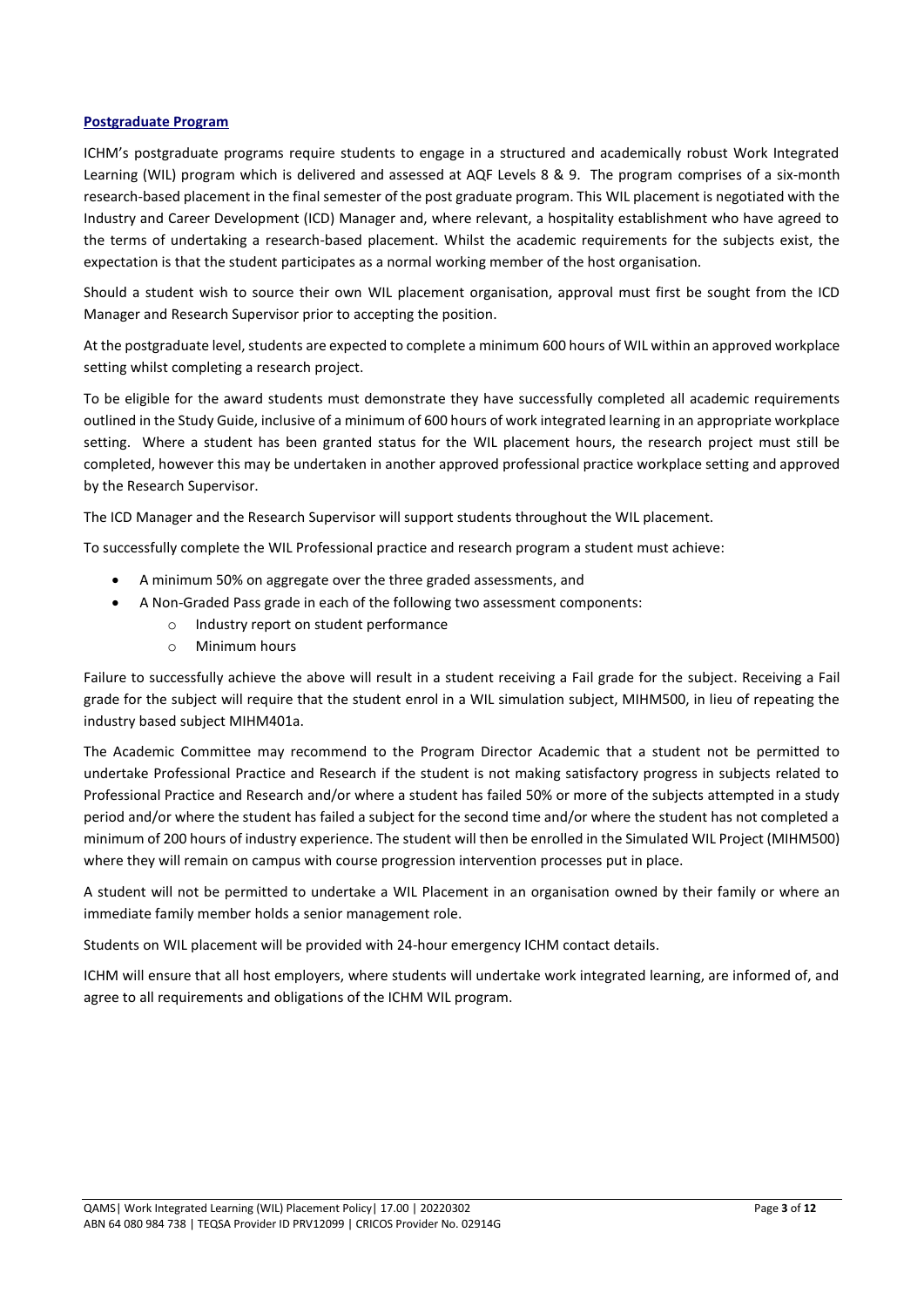#### **3 DEFINITIONS**

**ESOS:** Education Services for Overseas Students (ESOS). The ESOS framework protects Australia's reputation for delivering quality education services and the interests of overseas students by setting out standards, roles and responsibilities for education institutions that teach overseas students, as well as providing tuition and financial assurance for students.

**ICD:** Industry and Career Development is the name of the department responsible for Work Integrated Learning.

**ICD Manager:** The ICD Manager is the person responsible for managing the Work Integrated Learning component of the ICHM degree programs.

**WIL Lecturer:** The WIL Lecturer is the person responsible for the development and delivery of assessment related to the Work Integrated Learning component of all ICHM Degree Programs.

**Host employer/organisation:** The organisation where the student will complete the requirements of the WIL Placement.

**Work Integrated Learning:** Is a subject involving approved work and study within an authentic industry setting delivered over one or more study periods.

**Research Supervisor:** An ICHM academic staff member who is appropriately qualified to supervise a student during the research project component of their Work Integrated Learning placement.

**Serious misconduct:** Breaches of host employer company policy or procedures which are deemed to be so serious that there is a break in the trust between the student on WIL Placement and host employer. Offences include, but are not limited to theft, alcohol/drugs, insubordination, not adhering to the roster, breach of confidentiality, inappropriate behavior, acts of harassment and discrimination, serious breaches of Health and Safety and Security.

**Work Integrated Learning (WIL) Placement:** Integrating curricular learning with workplace experience combining theory and professional practice in a real-world environment. WIL is developed to achieve AQF levels 7, 8 & 9

# **4 POLICY DETAILS**

# **Suitability of students to undertake a Work Integrated Learning Placement**

It is in the interest of all parties that students embarking on work integrated learning can perform to the standard required by industry and are suitable ambassadors for ICHM. Whilst students can advise on their preferred destination, it is the function of the ICD Manager to source hospitality properties willing to accept work integrated learning participants and submit students' resumes to the host organisation. When selecting students for a particular host organisation, the ICD Manager will assess a range of skills and personal qualities and match against those required by the host organisation.

In a situation where a student rejects for the third time to be put forward for a position which the ICD Manager has deemed suitable and meeting course requirements, the ICD Manager is deemed to have fulfilled their responsibility and the student may be required to source their own placement or instructed to enroll in the WIL Simulated Placement Subject by the Program Director Academic. The student may appeal this decision via the ICHM Academic Grievance Policy.

Under the Course Progression Policy, the ICHM Academic Committee may recommend to the Program Director Academic that a student not be permitted to undertake a WIL Placement if the student is not making satisfactory course progress in subjects relevant to the duties to be performed during the WIL Placement and/or where the student has failed 50% or more of the subjects attempted in a study period.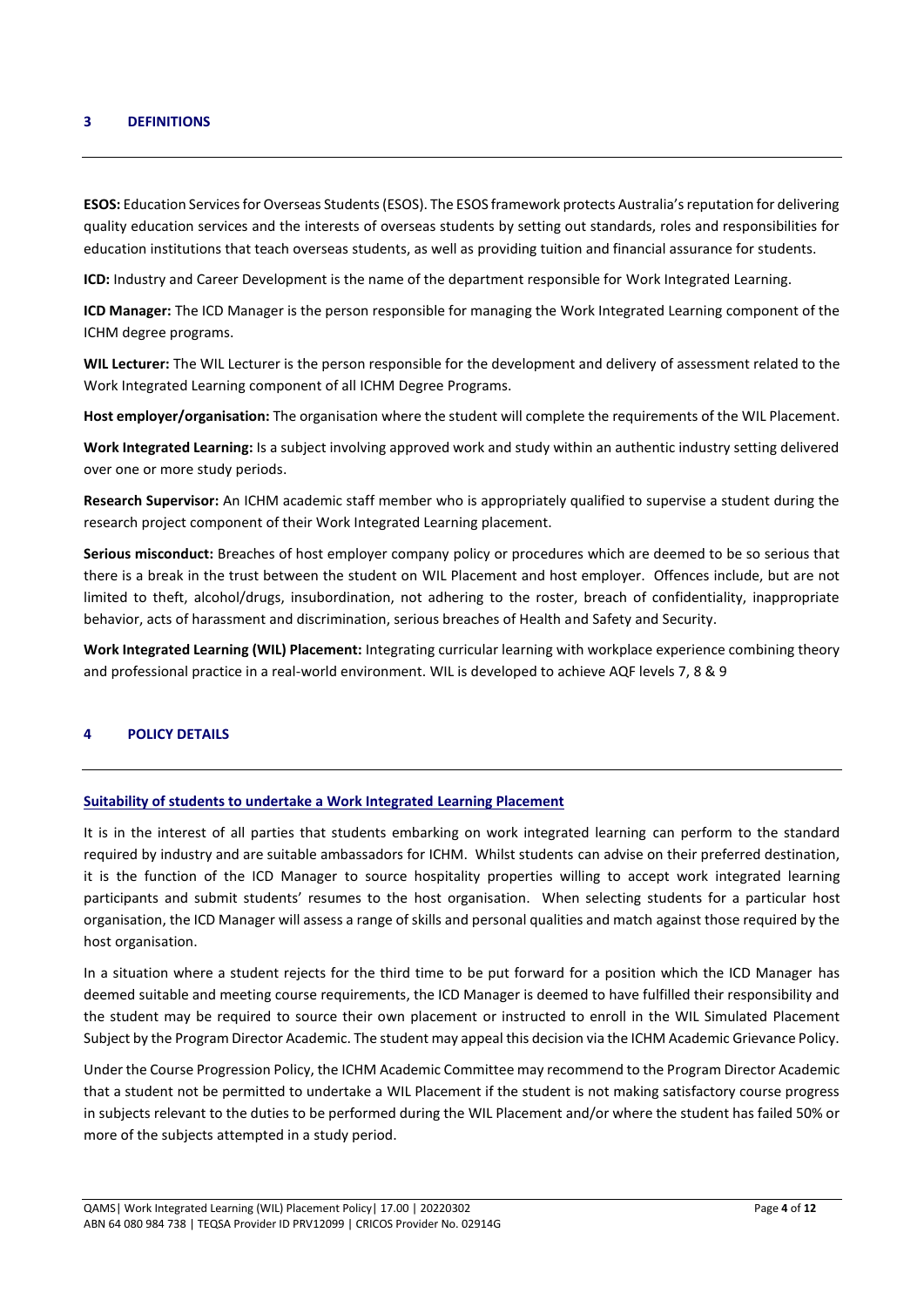The ICHM Academic Committee may also recommend to the Program Director Academic that a student have their work integrated learning negotiations temporarily placed on hold, whilst the student's performance is reviewed and monitored for a nominated period due to not making satisfactory course progression. In review, the student's negotiations may recommence if improvement is noted, or a further recommendation to not permit to go to industry.

Concerns with a student's performance, attitude, reliability, attendance, responsibility, health, and wellbeing may also be reported to the Academic Committee for review of the suitability of the student to undertake a WIL Placement.

# **Bachelor of Business (Hospitality Management) only requirements**

The following may restrict the type of placement offered to the student within the Bachelor of Business (Hospitality Management) program:

- A fail grade in the subject BBHM103 Delivering Guest Services Practicum will result in the student not being able to undertake a Food and Beverage placement until the subject is passed.
- A fail grade in the subject BBHM104 Rooms Division Service Standards will result in the student not being able to undertake a Rooms Division placement until the subject is passed.
- Failure to provide the ICD team with a valid Responsible Service of Alcohol certificate for the relevant region.

# **Master of International Hotel Management only requirements**

A student who is enrolled in the postgraduate program with no prior and relevant food and beverage and/ or rooms division experience must enrol in the subjects MIHM101 International Hotel Food and Beverage Management and MIHM102 International Hotel Accommodation Management. The following may restrict the type of placement offered to the student within the postgraduate program:

- A fail grade in the subject MIHM101 International Hotel Food and Beverage Management will result in the student not being able to undertake a Food and Beverage placement until the subject is passed.
- A fail grade in the subject MIHM102 International Hotel Accommodation Management will result in the student not being able to undertake a Rooms Division placement until the subject is passed.
- Failure to provide the ICD team with a valid Responsible Service of Alcohol certificate for the relevant region.

# **Students sourcing own placement**

Students may choose to source their own placement. Students must inform an ICD Manager of this decision and take advice on the suitability of properties. Before accepting an offer of placement, the position and organsation must be approved by an ICD Manager.

A student who has failed to adhere to the requirements of the WIL Rules and Conditions, stipulated in the Work Integrated Learning (WIL) Manual, may be required to source their own WIL Placement or instructed to enroll in the WIL Simulated Placement Subject by the Program Director Academic. Failure to meet requirements includes:

- Failure to submit resumes and all other forms by the due date, and after reasonable reminders.
- Changing destinations once the resume has been put forward to an organisation, resulting in the need to withdraw the student's application
- Failure to complete the interview guide and/or attend the interview preparation session and as a result, the student is unsuccessful for the position
- Failure to attend a scheduled interview
- Declining an offer of employment without reasonable explanation
- Being terminated from a placement due to unsatisfactory performance and/or conduct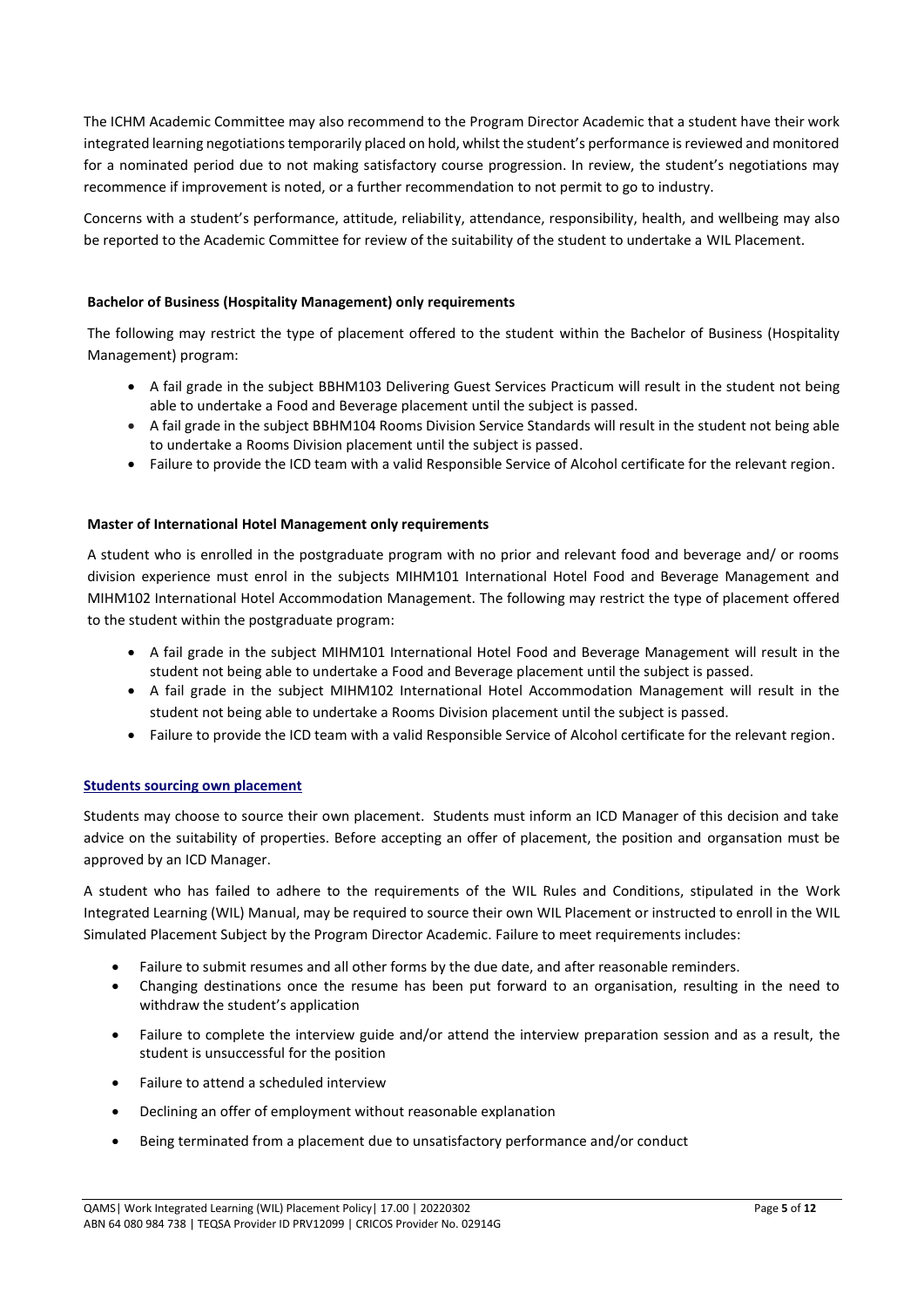International students who hold a student visa, and choose to source their own placement in Australia, should note that if a WIL placement position is not sourced, approved, and confirmed within a 3-week period after leaving campus, the student will be deemed as not meeting course requirements and will be required to return to their home country to undertake a WIL placement.

Students who are sourcing their own WIL placement, must provide relevant required documentation to their ICD Manager by the nominated census date of the placement study period. Failure to do so may be deemed as a student not meeting course requirements. Any delays or deviations to source own placement negotiations that may jeopardise the above deadlines, will be required to be communicated to the ICD Manager.

# **Student termination or dismissal from a host organisation**

It is the expectation of ICHM that students will always exhibit the highest standard of personal and professional conduct and abide by the policies and procedures applicable to the college and place of employment. If the placement is terminated the following will apply:

# **Serious misconduct**

If the student's placement is ended by the host employer because of an offence which is deemed serious, the student will be reported to the Program Director Academic under the Personal Conduct Policy.

If the student is permitted to remain within the ICHM degree program and receives a Fail grade for the WIL Placement, the student will be required to enrol in the Simulated WIL subject. All hours earned at the terminated organisation cannot be used towards the minimum hours required to pass the Work Integrated Learning subject.

#### **Performance issues**

It is an expectation of the host employer that students be given an opportunity to gain feedback about their performance, and where possible, given further training and the opportunity to improve. If there fails to be improvement by the agreed date, the host organisation may decide to terminate the placement.

Each case of student termination due to performance issues will be reviewed by the Academic Committee and a recommendation put to the Program Director Academic.

Recommendations for the continued course progression of the student may include:

- a Fail grade for the WIL placement
- Re-enrolment in an alternate WIL placement
- Enrolment in the Simulated WIL subject
- Hours earned at the terminated host organisation reviewed for use towards the minimum hours requirement reviewed on a case by case basis

# **Termination by the student earlier than the agreed leave date**

WIL placement start and finish dates are agreed at the time of offer by a host employer. Students are required to honour the terms and conditions of the contract provided by the host employer and this includes adhering to specific start and finish dates. Leaving earlier than the contracted date, even if the minimum hours has been achieved, is not permitted and may result in a Fail grade.

Only under extenuating circumstances will these start, and finish dates be flexible and, in this case, students must contact their ICD Manager to discuss the personal situation prior to contacting the host employer.

If a student decides to terminate the placement earlier than the agreed end date, without authorisation from an ICD Manager they will receive a Fail grade for the Work Integrated Learning subject and will be instructed by the Program Director Academic to either source an alternative position or enrol in the WIL simulated subject. All hours earned at the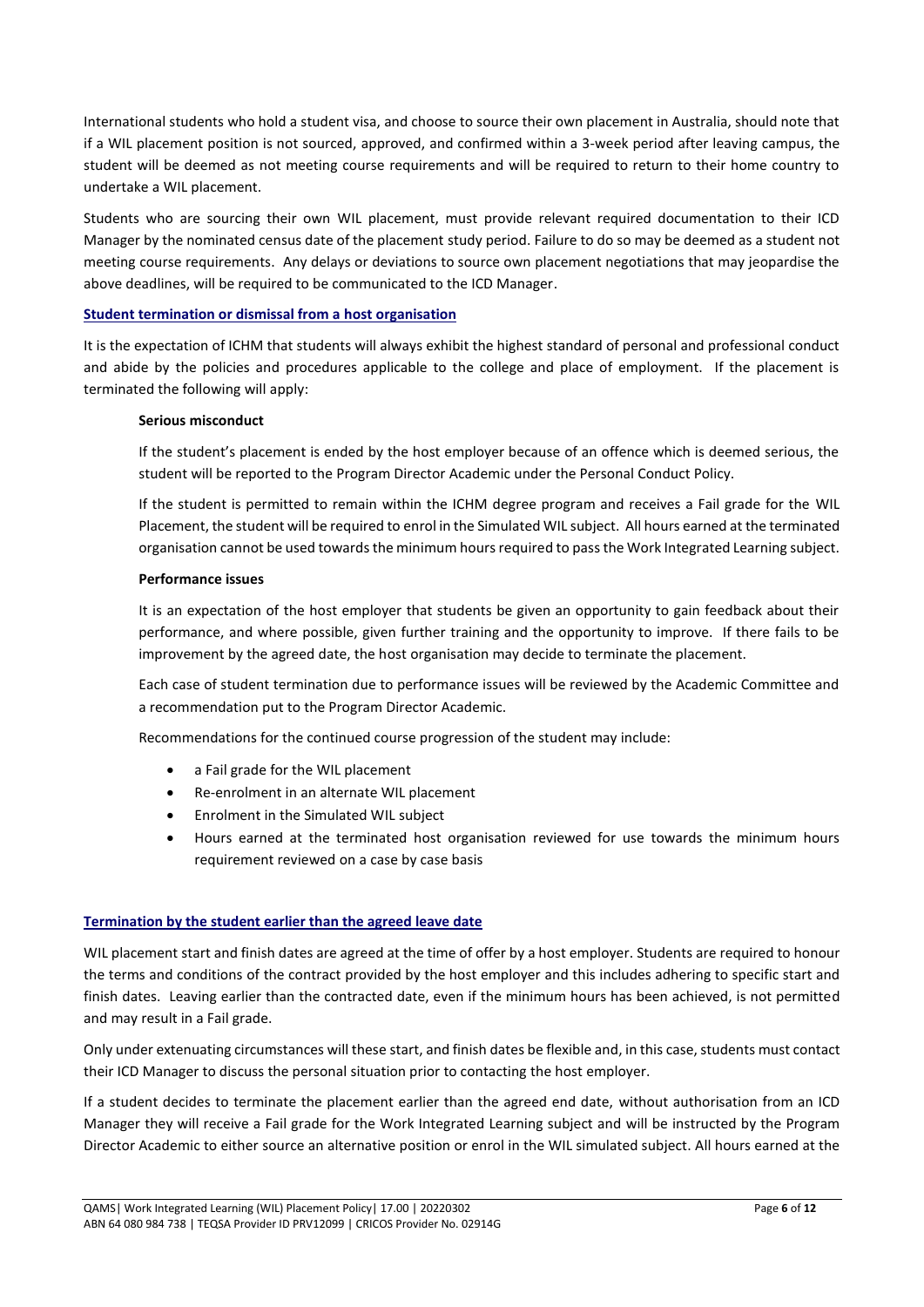terminated organisation cannot be used towards the minimum hours requirement to pass the Work Integrated Learning subject as above.

A student may access the ICHM Academic Grievance Policy and Procedure at any time if they are dissatisfied with decisions made about their termination or dismissal from an organisation.

# **Managing Work Integrated Learning Hours**

It is the responsibility of the student to maintain a record of their hours which will be submitted with each academic assessment throughout the study period. The student should do everything reasonable to ensure they are working the required hours which will result in achieving the minimum hours by the end of the placement period. Not achieving the prescribed minimum hours by the end of the placement period may result in the student achieving a Fail grade for the Work Integrated Learning subject.

If it is evident that there may be a shortfall of hours during the placement, the student should communicate with their ICD Manager at the earliest opportunity.

If a student has not been offered hours by the host employer, through a downturn in business or other circumstances deemed extenuating and the student has made best efforts to work all hours available, with confirmation from the host employer, credit for hours worked may be granted by the Academic Committee and the student may make up the shortfall in a subsequent study period or via alternative means approved by the ICD Manager.

#### **Working excessive hours in a WIL placement**

Students must manage excessive working hours in industry. Students have the responsibility to undertake academic study component in addressing the associated subject assessment. Excessive hours cannot be utilised as an excuse of noncompletion of assessments, as WIL placement is also considered an academic subject.

Work/life balance and professional health is important to manage effectively. If a student perceives they are struggling with excessive hours and study requirements, they must communicate with their ICD Manager, WIL Lecturer or the Human Resource Manager of their establishment.

# **Responsibilities of the student**

#### **Prior to placement**

- Undertake all activities as stipulated by the ICD Manager in preparation for undertaking the WIL placement and in particular the identification of positions and properties suitable for such.
- Advise the ICD Manager of any factor which may affect their capacity to safely undertake the WIL placement, such as a disability or personal health concern.
- To accept the negotiated position offered to them.
- To obtain any visas necessary to work in the destination where the WIL placement will be undertaken. All costs associated will be the students' responsibilities, unless paid for by the host employer.
- To arrange and pay for all flights and accommodation to the destination where the WIL placement will be undertaken unless the host employer provides these items.
- To complete all administration as required by the host employer.
- To provide the ICD team with change of address and contact details within 7 days of leaving campus.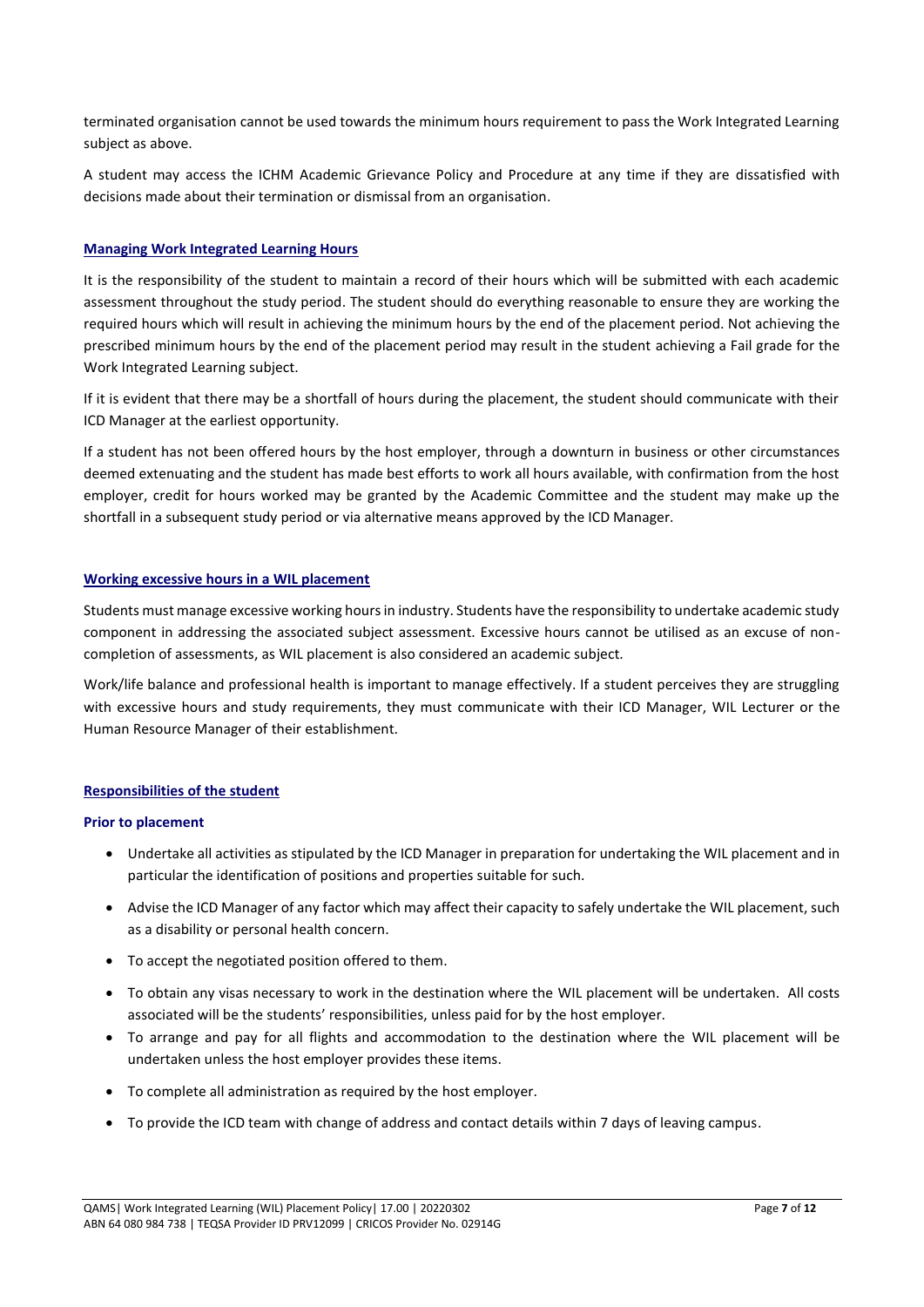- Preparation of the Student Resume
	- $\circ$  It is the responsibility of each student to ensure that their resume is complete and updated with all relevant details prior to submitting to the ICD team. A specific due date will be stipulated by the ICD team each study period
	- o Initial tuition will be provided to all new students with advice on the correct format, content, and application of the use of the ICHM Resume template
	- $\circ$  It is the student's responsibility to ensure that their resume meets the ICHM corporate standards for both content and format
	- $\circ$  Where these requirements are not met, the ICD Manager may refuse to source and pursue a WIL Placement until the student addresses the feedback provided and amends their resume to meet the required ICHM Standards.
- Complete and/or provide evidence of any qualification or documentation relating to their specific discipline role (examples: Responsible Service of Alcohol (RSA) Certificate, Working with Children Check) to the ICD Manager within the advised timeframe prior to commencement of placement.
- The student must provide the ICD Manager with a copy of their Employment Contract or Application to Continue with Current Employer form obtained from their WIL employer. Once this document is received the WIL is classified as being secured.

# **Postgraduate students**

• Students enrolled in the post graduate program must complete the research workshop and have their research proposal approved. Failure to complete the requirements will jeopardise a successful placement and may result in enrolment in the WIL Simulated Project MIHM500 subject.

# **During the placement**

- Comply with all requirements as stipulated by the program.
- If the student is an international student, comply with all conditions of their student visa under the ESOS Act.
- Notify the ICD Manager of any changes of address and contact details.
- Start and finish the placement on the dates as agreed with the Host employer and the ICD Manager.
- Be available for all shifts as rostered and ensure punctuality.
- Holidays are normally not permitted during the placement period unless the hospitality establishment requires the student to take holidays due to policy or a decrease in business levels. Any leave of absence (other than roster days off) must be approved by the ICD Manager.
- In the case of illness or inability to work, comply with your host employers' Absence Policies and Procedures. The ICD Manager must be advised of any absence requiring longer than 7 days.
- Always conduct themselves in an ethical and professional manner and in accordance with the host employers' policies and procedures.
- Adhere to professional ethics and codes of conduct appropriate to the hospitality Industry, as outlined by the ICD Manager, and the host employer
- Maintain communication with management/supervisors within the host organisation, Research Supervisor (postgraduate program) and the ICD Manager as required.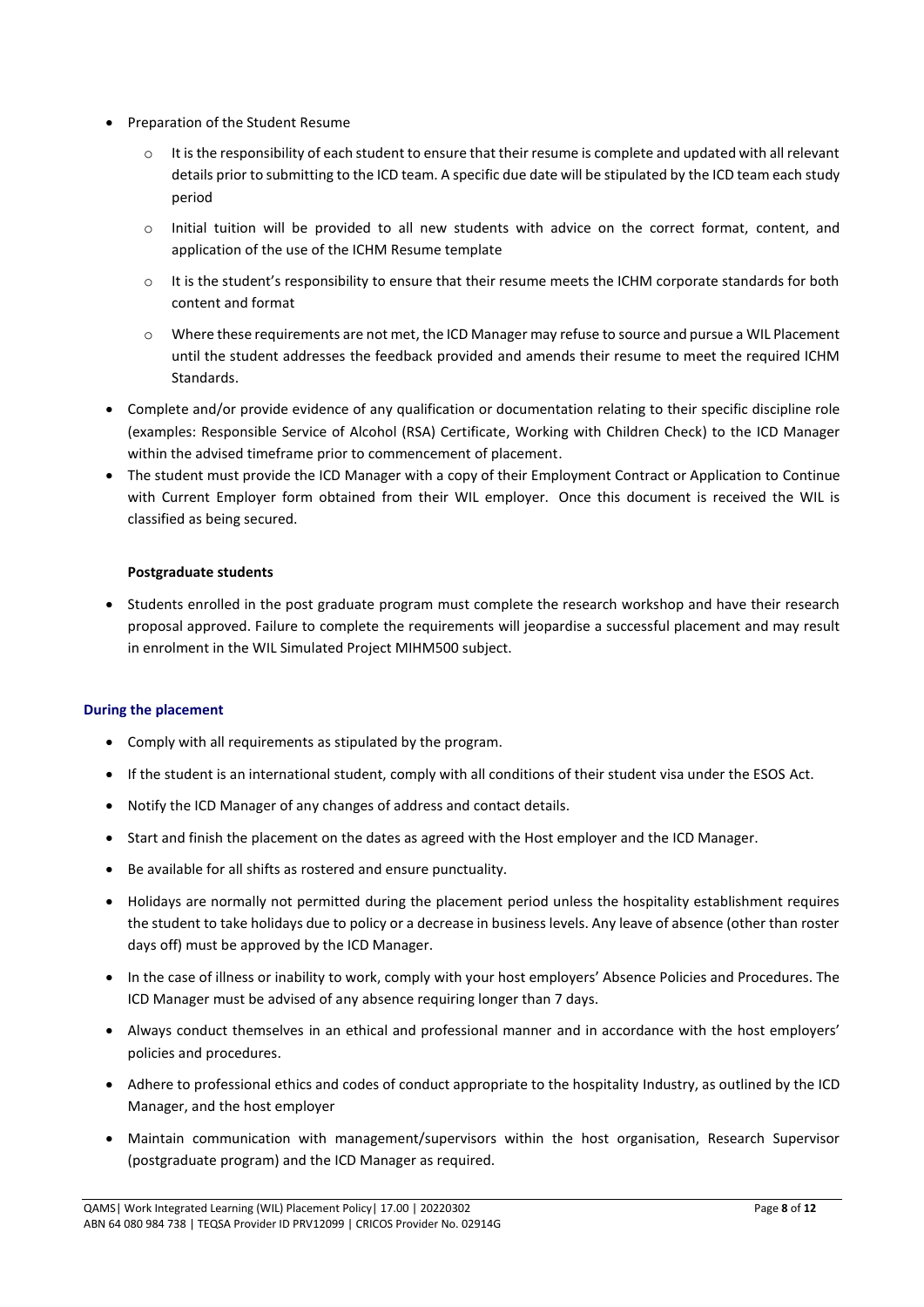- The ICD Manager must be made aware of any issues relating to the student's employment, particularly if the student is at risk of losing the WIL placement or must leave the WIL placement earlier than the agreed finish dates.
- Ensure that accurate records are maintained regarding timesheets and that these are verified by a work supervisor and provided to the ICD Manager, on the assigned due dates.
- Fulfil the assessment requirements of the placement as outlined in the Study Guide.

# **Accidents while on placement**

Students' safety and well-being is paramount to the College. Students are expected to:

- Comply with any occupational health and safety guidelines, as specified by the host employer.
- Wear protective and safety equipment as necessary in the course of their duties and as required by the host employer.
- In the event of an accident, injury or damage whilst undertaking a WIL placement activity, students should advise their department supervisor/head, the HR department, and their ICD Manager. The student should complete any documentation as required by the host employer.
- In the event of an accident or injury occurring whilst the student is not undertaking a WIL placement activity, it is advisable that the student contact their ICD Manager especially if the accident/injury will prevent the student from attending work. Should the accident or injury be of a serious nature, the ICD Manager will use ICHM's Critical Incident Response Policy as reference.
- Keep all relevant medical certificates and accounts for any insurance claims that may be made.

#### **Responsibilities of the Industry and Career Development Manager**

#### **Prior to placement**

- Ensure that all host employers are informed of and agree to all requirements and obligations of the ICHM placement program.
- The ICD Manager will be familiar with and adhere to all relevant sections of the ESOS Act.
- Ensure the student is aware of the requirements for a successful placement, including ethical behaviour and communicate these via different sessions.
- Ensure the highest level of professionalism when conducting all business as a representative of ICHM.
- Be the liaison between campus and industry and inform the student of options and any limitations affecting their choice of destination.
- Match the student to hotel needs and positions available, being mindful to adhere to always equal opportunity and anti-discrimination legislation.
- Provide advice, guidance and the skills to the student so that they may be successful at interview.
- Provide on campus, career counselling and seek further guidance and assistance from management and the Student Counsellor and Welfare Advisor, as necessary.
- Update College records accurately and report on information as necessary.
- To ensure the students have all relevant requirements for work, as stipulated by the host employer.
- The ICD manager must receive a copy of the students Employment Contract or Application to Continue with Current Employer to officially confirm the WIL placement has been secured.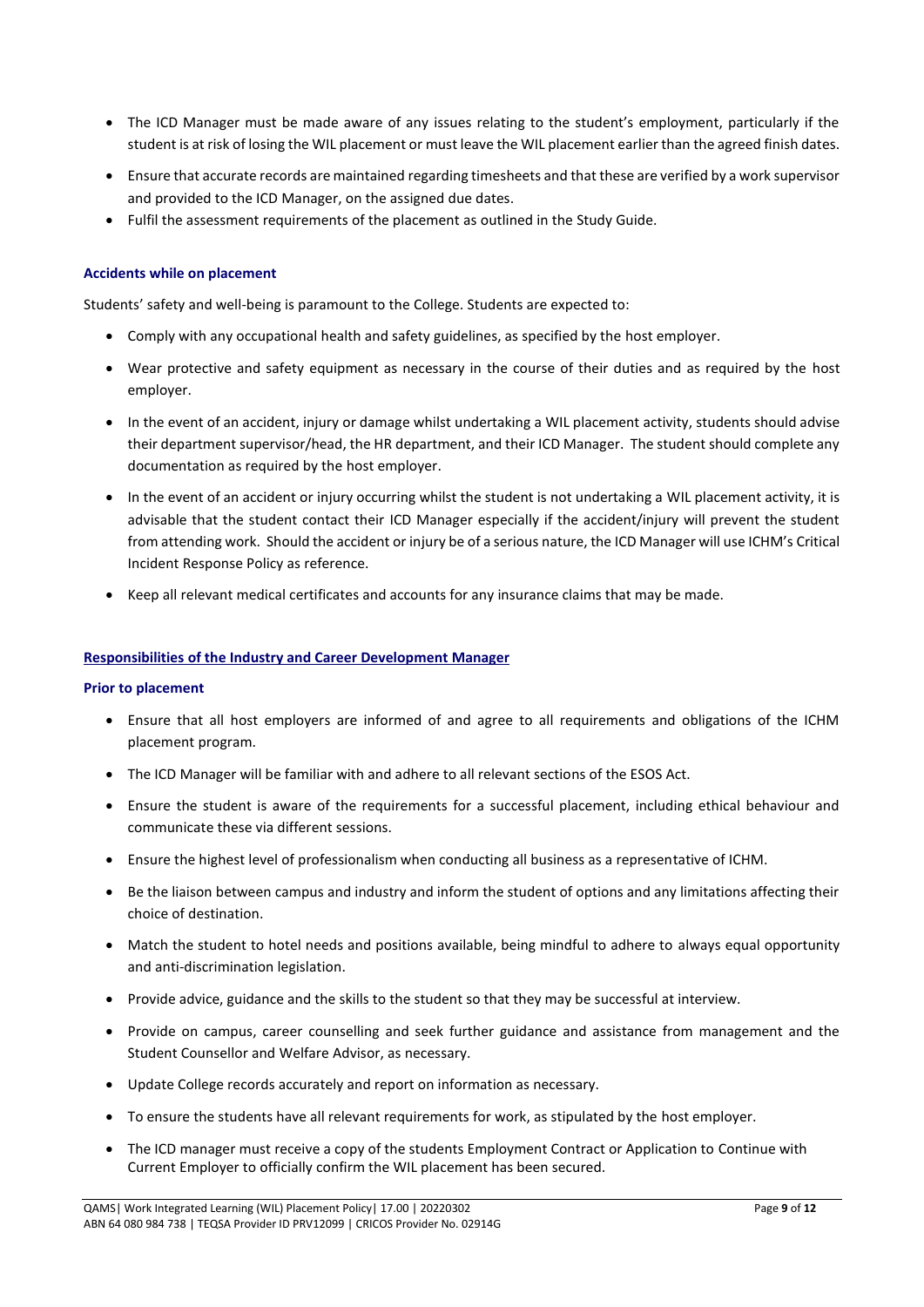#### **During the placement**

- Be a point of contact and support, for students on WIL placement and contact the student at least 3 times during the placement.
- Contact the host employer during the study period, to review students' progress.
- Record and monitor student hourssubmissions to ensure that students are achieving an acceptable number of hours at work to complete their placements, and in the cases of International Students, that they are meeting course requirements, under ESOS regulations and intervene and offer guidance where host employers cannot provide adequate hours.
- To communicate and counsel the student in relation to issues affecting their WIL placement.
- Respond to any concerns communicated by the host employer, where students are not achieving performance standards as required by the host employer.
- In cases of serious incidents occurring to students on WIL placement, the ICD Manager will refer to the Critical Incident Policy.
- When travelling to any destination where students are undertaking a placement, all effort should be made to contact the student, and if possible, meet personally with them.
- Ensure that the reputation of ICHM is always upheld.

#### **In the event of a natural, economic, or political disaster:**

In the event the student undertaking their WIL placement in a destination that becomes affected by a natural, economic, health or political disaster, the ICD Manager will work with the student to ensure their safety is not compromised. If it is in the best interest for the student to be removed from the environment due to safety reasons, the ICD Manager will assist in securing a new WIL placement position in an alternate destination where feasibly possible.

The ICHM Student Counsellor and Welfare Advisor will be available to offer additional support to assist with the student's mental wellbeing.

All incidents will be reported to the ICHM Program Director Academic or CEO as per the Critical Incident Policy.

#### **Responsibilities of the host employer**

To ensure the WIL placement is mutually beneficial for all parties, the host employer is expected to:

- Provide the student with all information pertaining to their employment.
- Provide a safe workplace to students undertaking WIL placement, complying with all regulations under occupational health, safety, and welfare legislation.
- Adhere to equal opportunity and anti-discrimination legislation. Students on WIL placement should be treated in the same way as any other employee in terms of the legislation.
- Ensure that all terms and conditions as stipulated in the contract of employment, be honoured.
- Ensure that the student is properly inducted into the organisation.
- Ensure the student is informed of whom their workplace supervisor is and whom they should communicate with for issues relating to their training.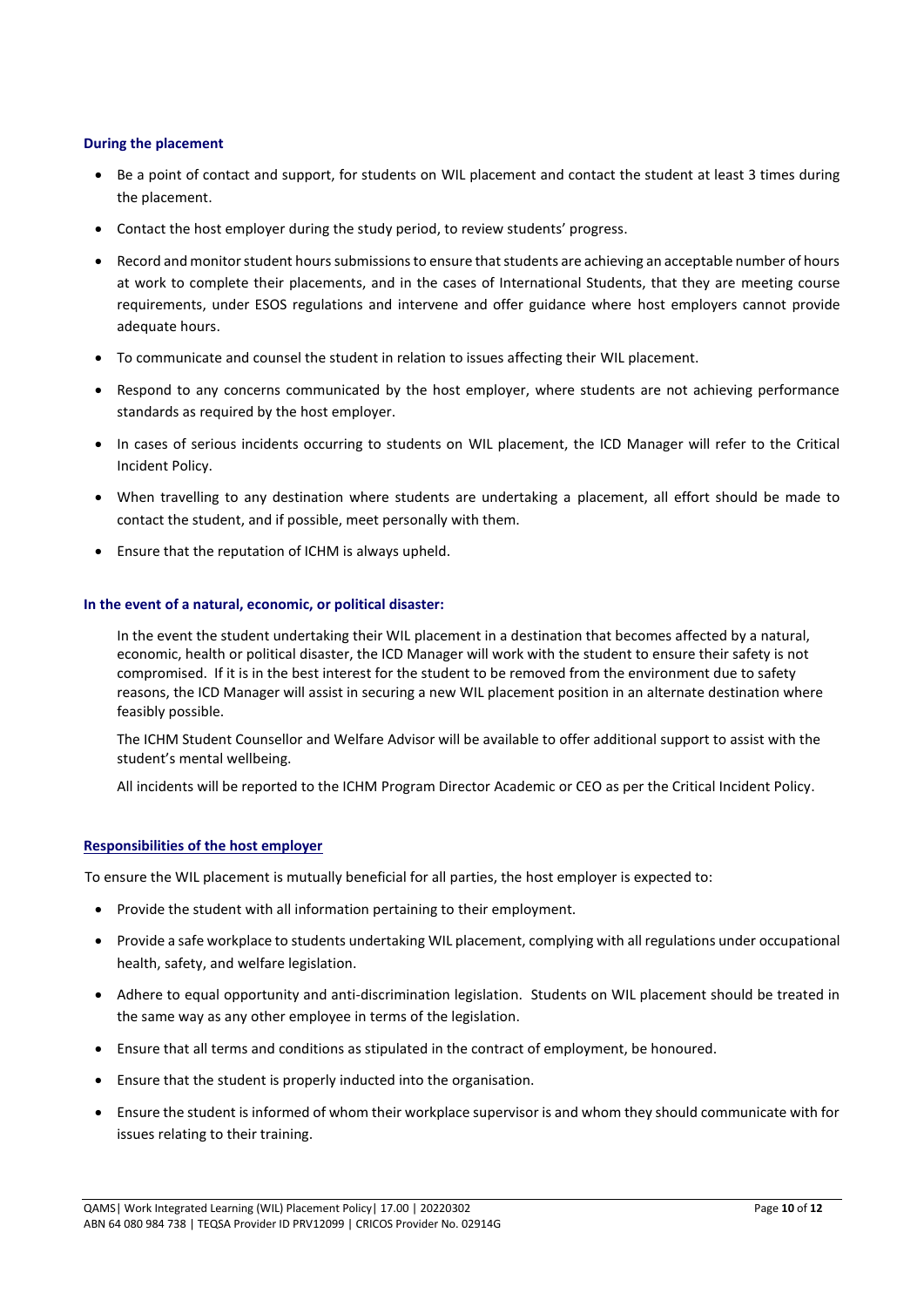- Inform relevant managers, supervisors, and staff of the presence of the student, and the reason and purpose of the WIL placement.
- Train the student on the product, its policies and expected standards of service.
- Provide emergency care for students in case of accident or illness whilst on WIL placement and contact the relevant ICD Manager as soon as practical.
- Allow visits by ICHM staff to assess and monitor the student's progress.
- Inform the ICD Manager if the student is absent from work for medical reasons, for any period exceeding 7 days, or without explanation for more than 2 days.
- In the cases of poor conduct and/or performance, the host employer should follow procedures in place in the organisation; however, the ICD Manager should be advised whenever there are concerns with the student's performance or conduct.
- Apart from cases of serious misconduct, the host employer will give the ICD Manager an opportunity to counsel the student on their performance/conduct and allow the student the opportunity to improve.
- If there is a possibility that any such performance/conduct would result in the termination of the student's employment, the ICD Manager should be informed as soon as practically possible, ideally before the termination has taken place.
- Allow appropriate access by students to organisational departments for the purposes of learning and completing assignments.
- Ensure that a performance assessment is completed for each student undertaking a WIL placement. These assessments should consider the overall performance of the student and be fair and constructive, to provide a learning opportunity for the student.
- Allow ICHM the right to publish the organisation's name in the public domain.
- Provide adequate public risk insurance cover in relation to loss, damage or injury suffered by students during the WIL placement. Whilst on WIL placement, students are not covered under the college's insurance policy.
- Provide students, where possible, with the hours required to complete their WIL placement. If the full number of hours cannot be provided a letter stating this must be given to the student at the end of the WIL placement

# **5 RESPONSIBILITIES AND AUTHORITIES**

# **5.1. Policy Owner**

The Policy Owner is the designated Executive responsible for the quality, currency and implementation of the Policy and associated instruments. For this policy, this is the Program Director Academic.

# **5.2. Approval Authority**

The Chief Executive Officer and Program Director Academic are the approval authorities for this policy. Policies must be approved by the appropriate authority.